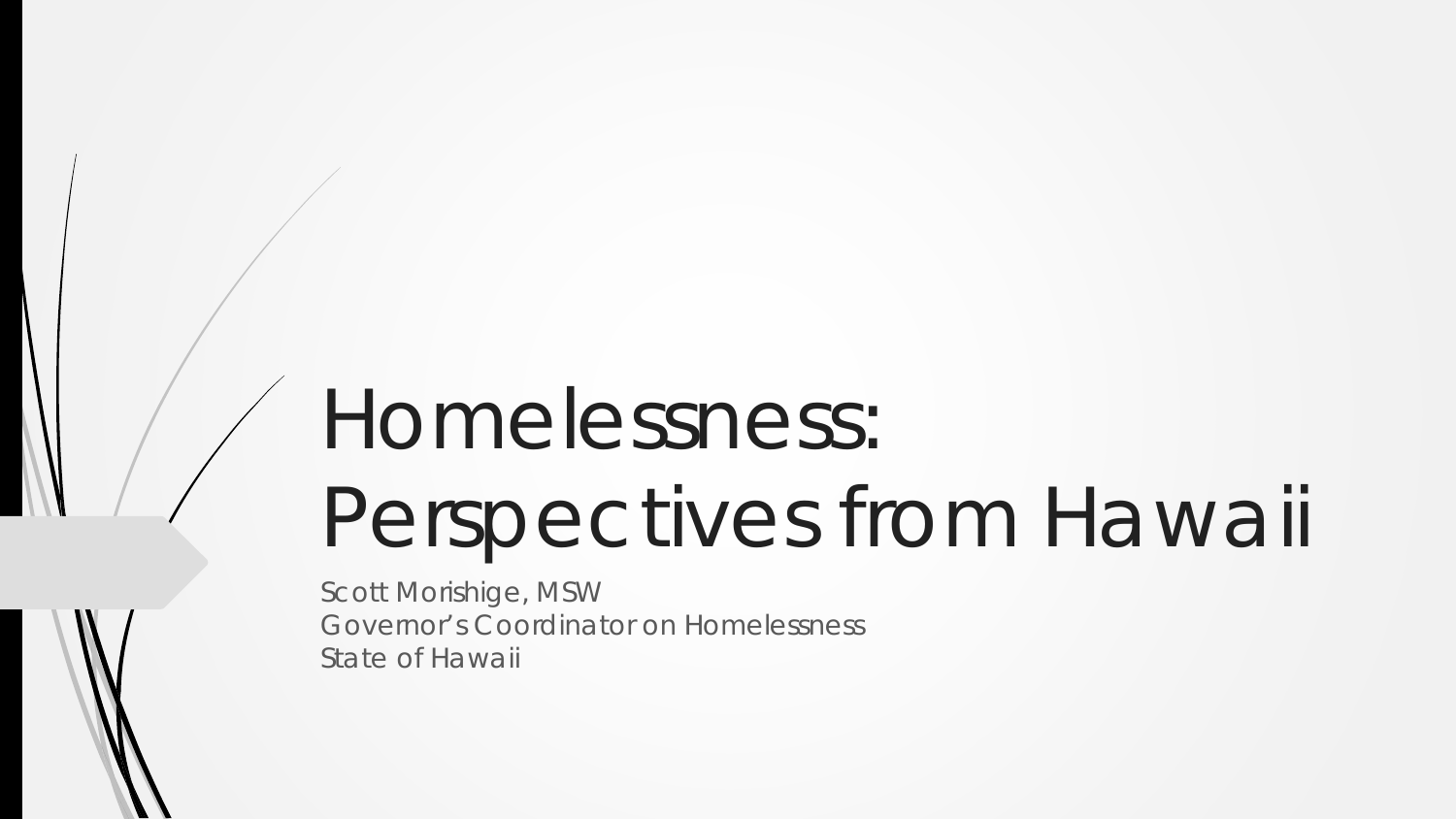## Point in Time Count

#### **6,448** persons experiencing homelessness statewide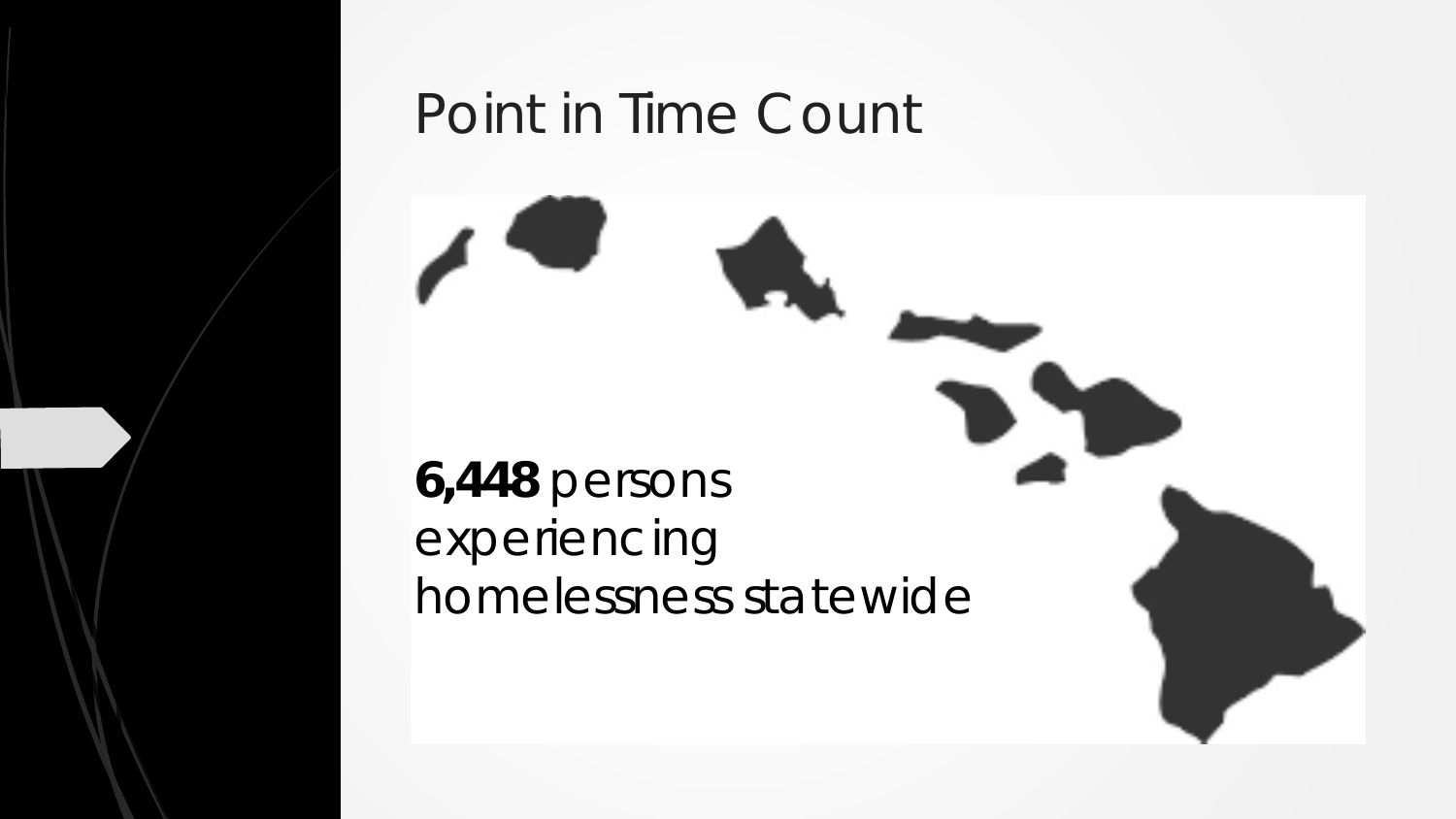### Trends (2005 to 2019)

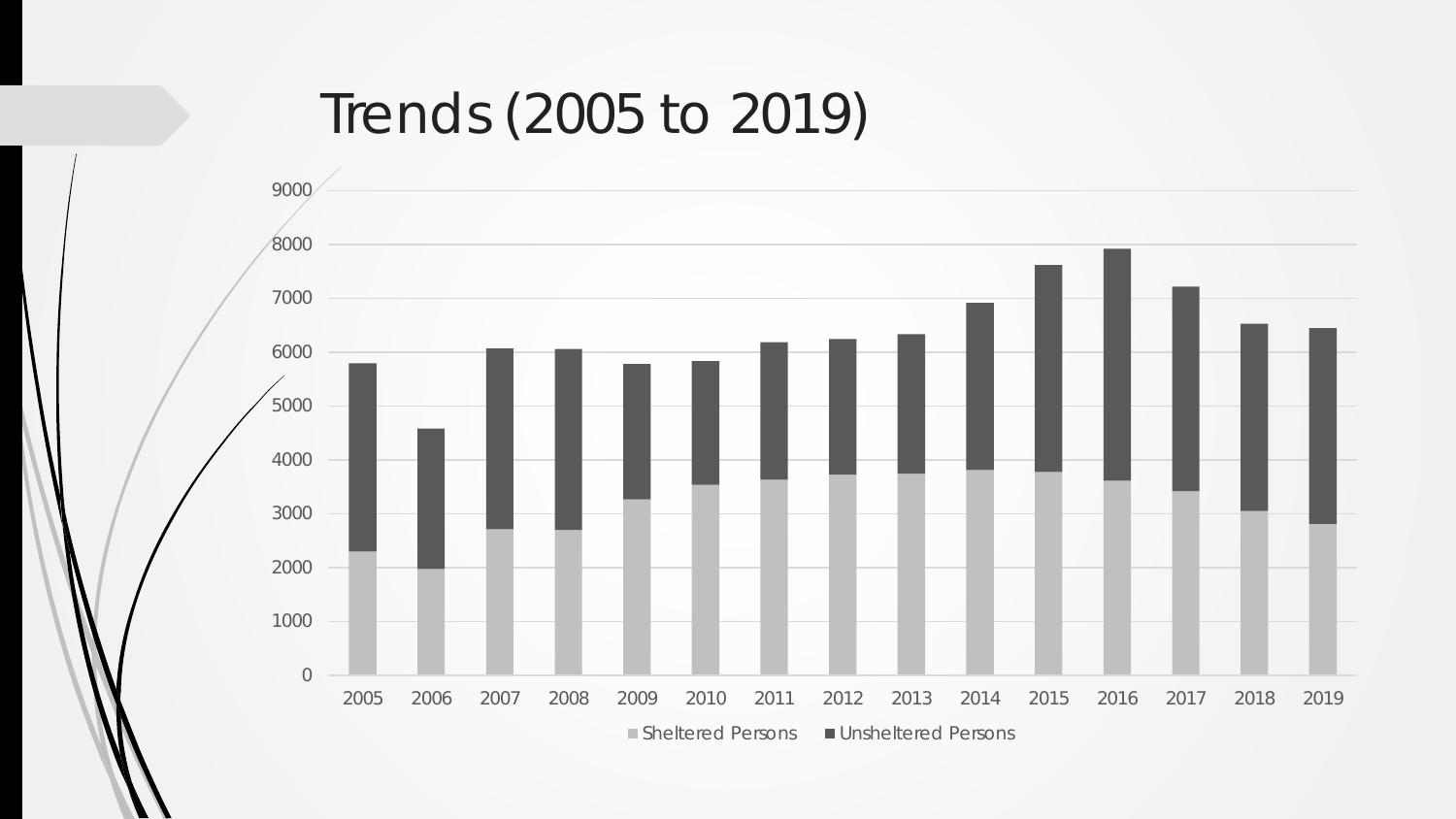| Largest Changes in Homelessness by<br>State (2017-2018) |                 |          |  |
|---------------------------------------------------------|-----------------|----------|--|
| $\Box$ California                                       | $-1,503$ people | $-1.2%$  |  |
| Florida                                                 | $-1,160$ people | $-3.6%$  |  |
| $\triangleright$ Michigan                               | -700 people     | $-7.7\%$ |  |
| - Hawaii                                                | -690 people     | $-9.6%$  |  |
| Georgia                                                 | $-675$ people   | $-6.6%$  |  |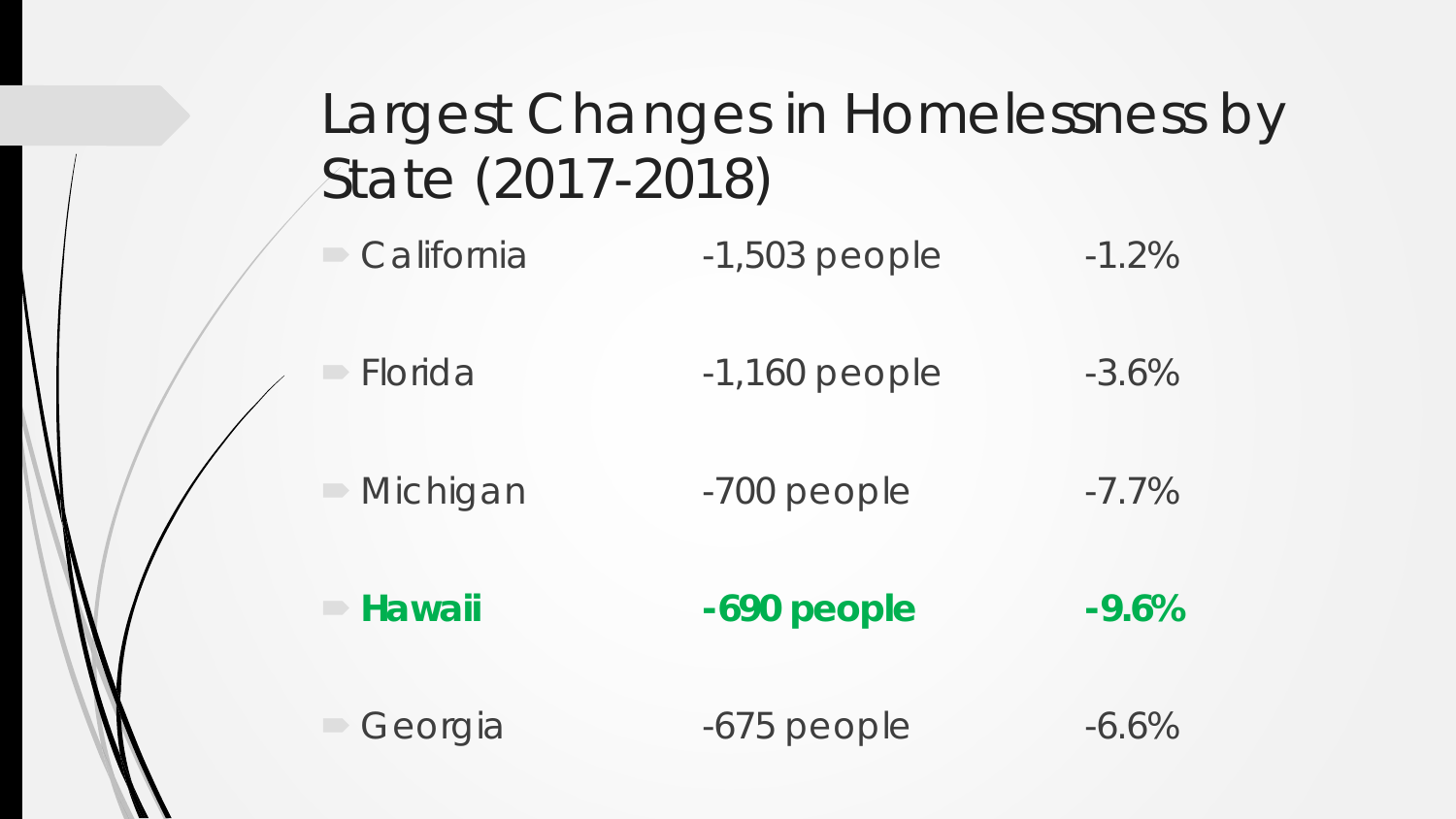#### Strategies to Address Homelessness

Shift focus from shelter to Housing

 Increase partnerships with other systems (e.g. Law enforcement, Healthcare, etc.)

Increase emphasis on data and performance metrics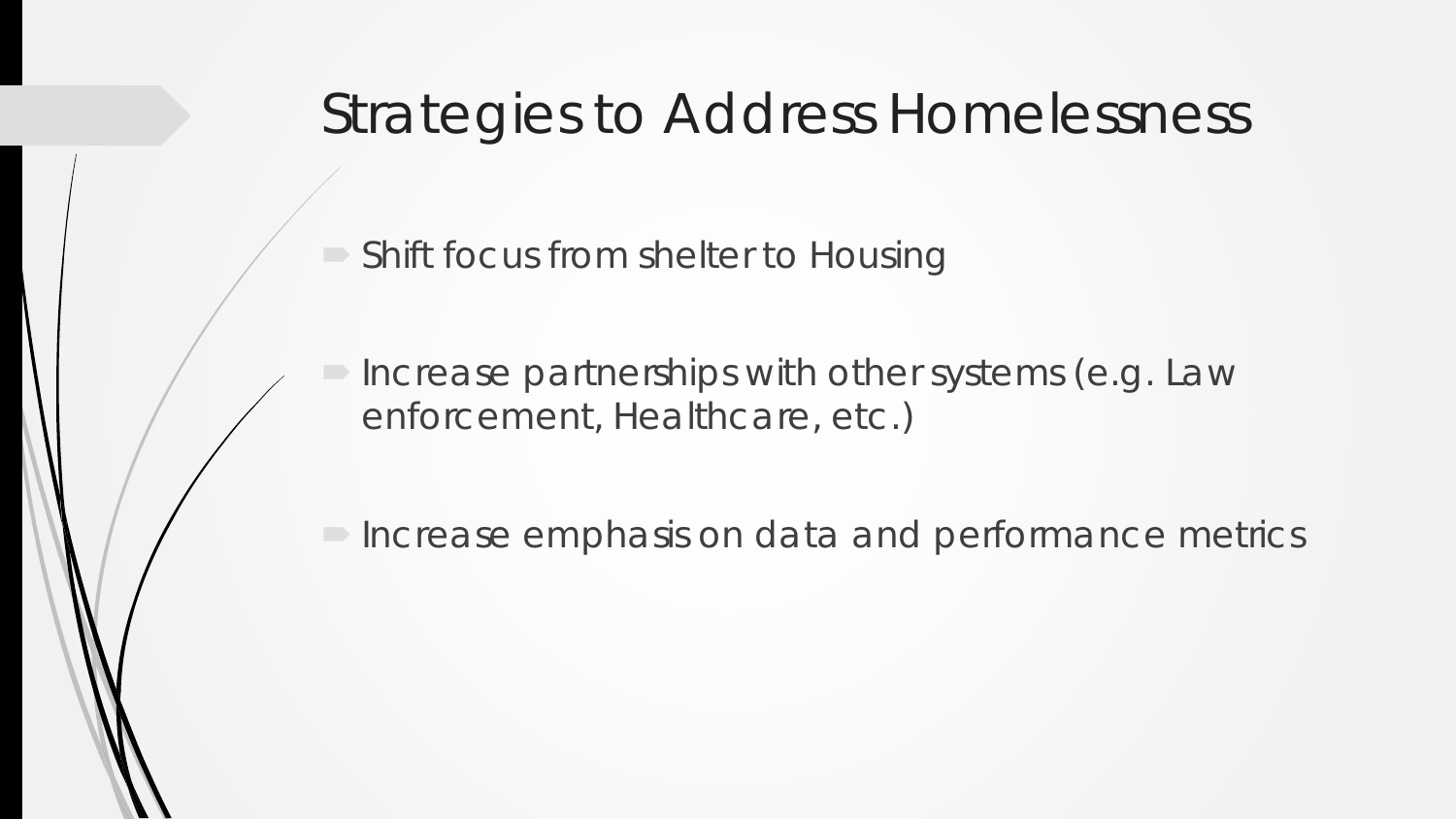# Shift in Housing Resources (2005 to 2018)

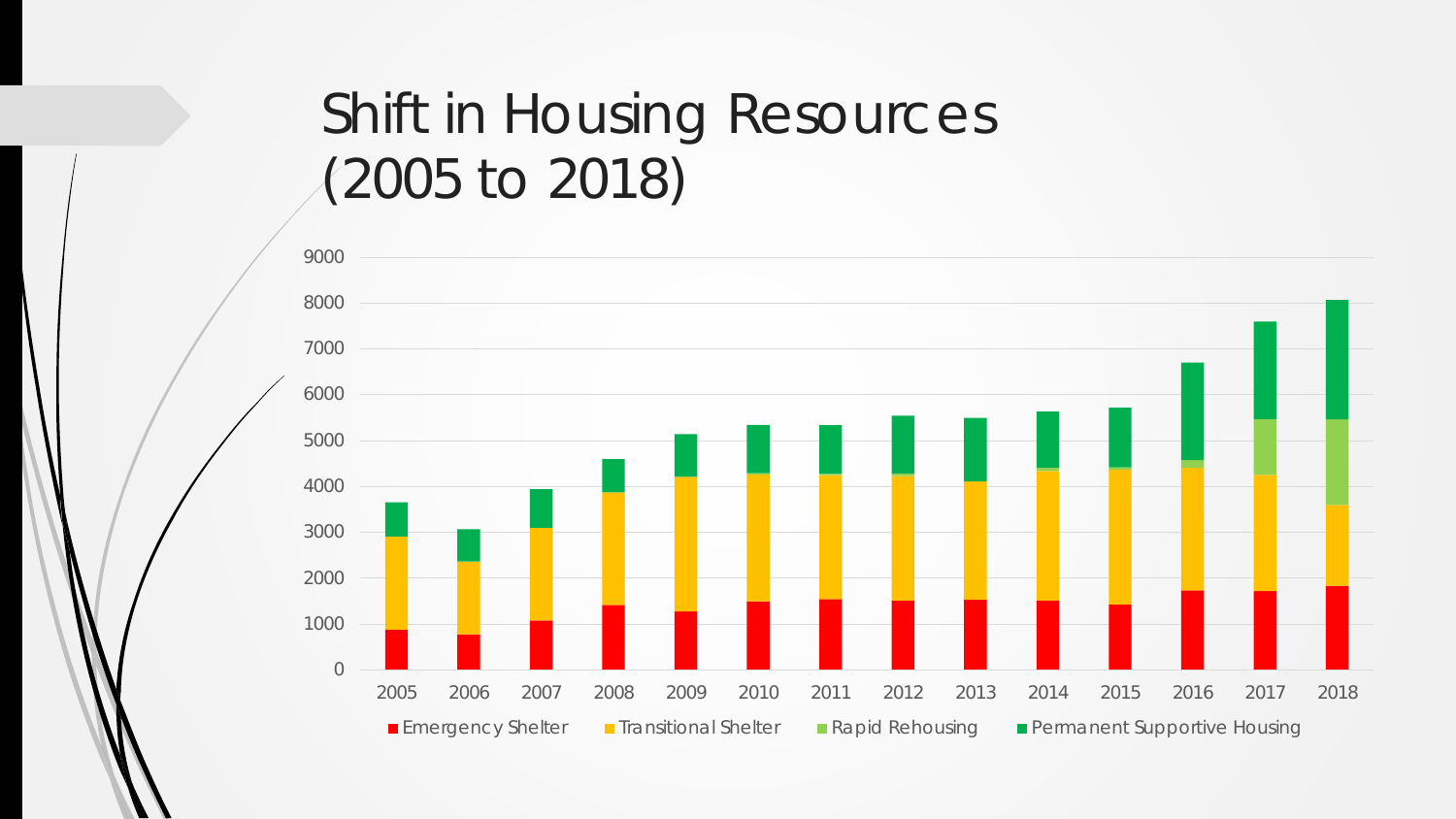## Coordinated Approach to Outreach

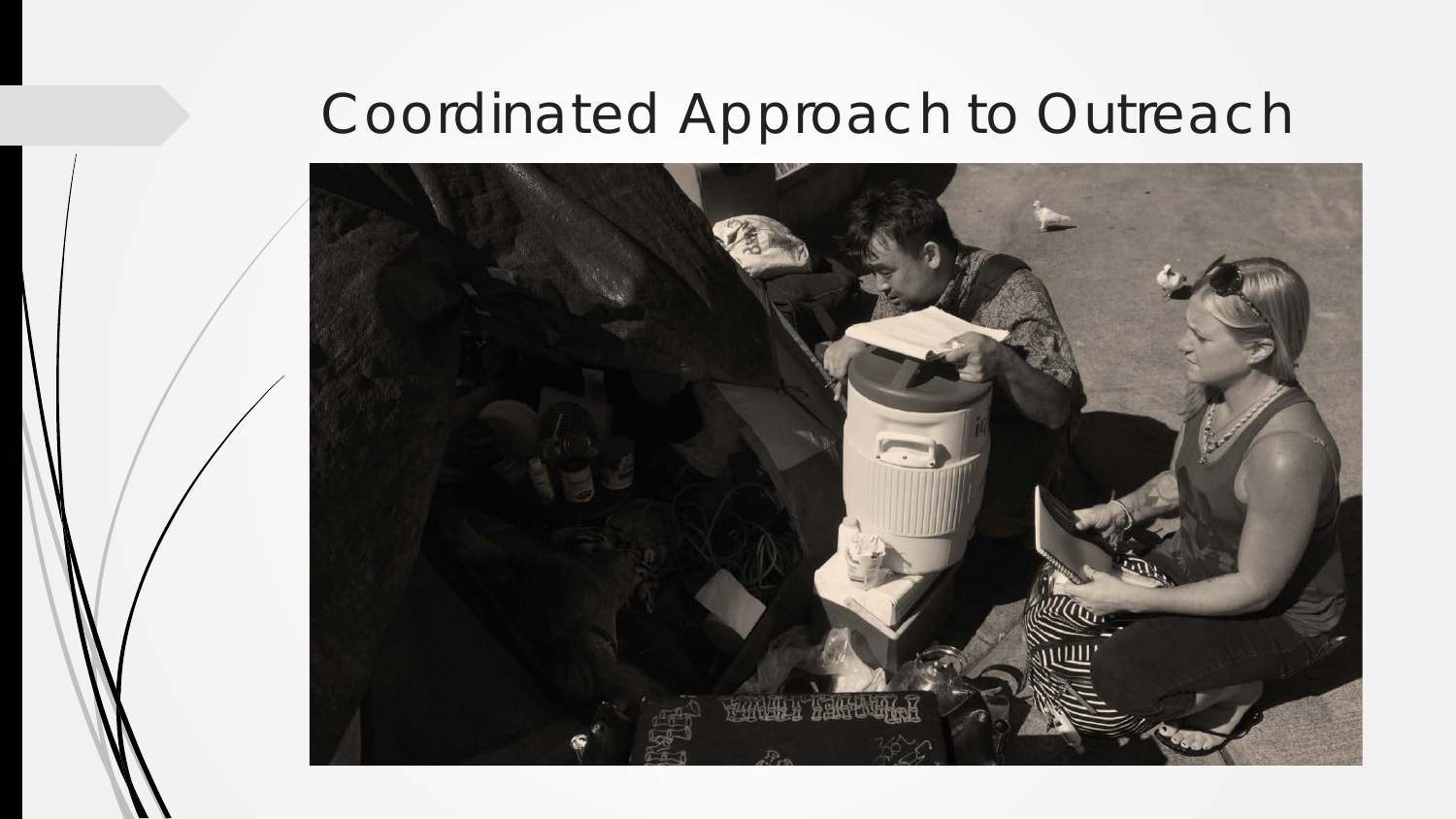### Emphasis on Data

**Exits to Permanent Housing** 

**Length of Stay in Homeless Programs** 

**Housing Retention**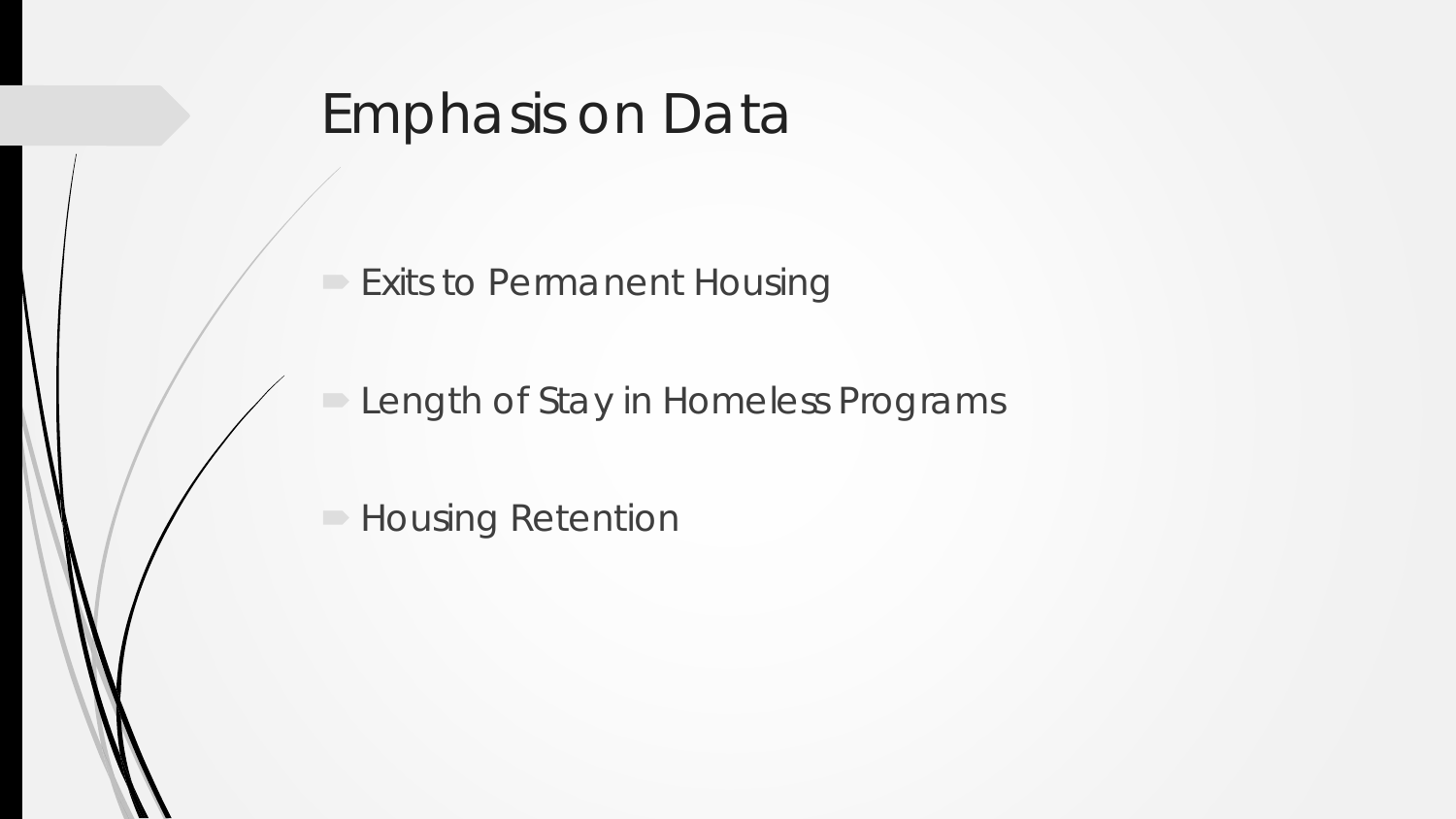# Looking Forward

 $\blacktriangleright$  Kauhale Initiative

Stabilization Beds

1115 Medicaid Waiver